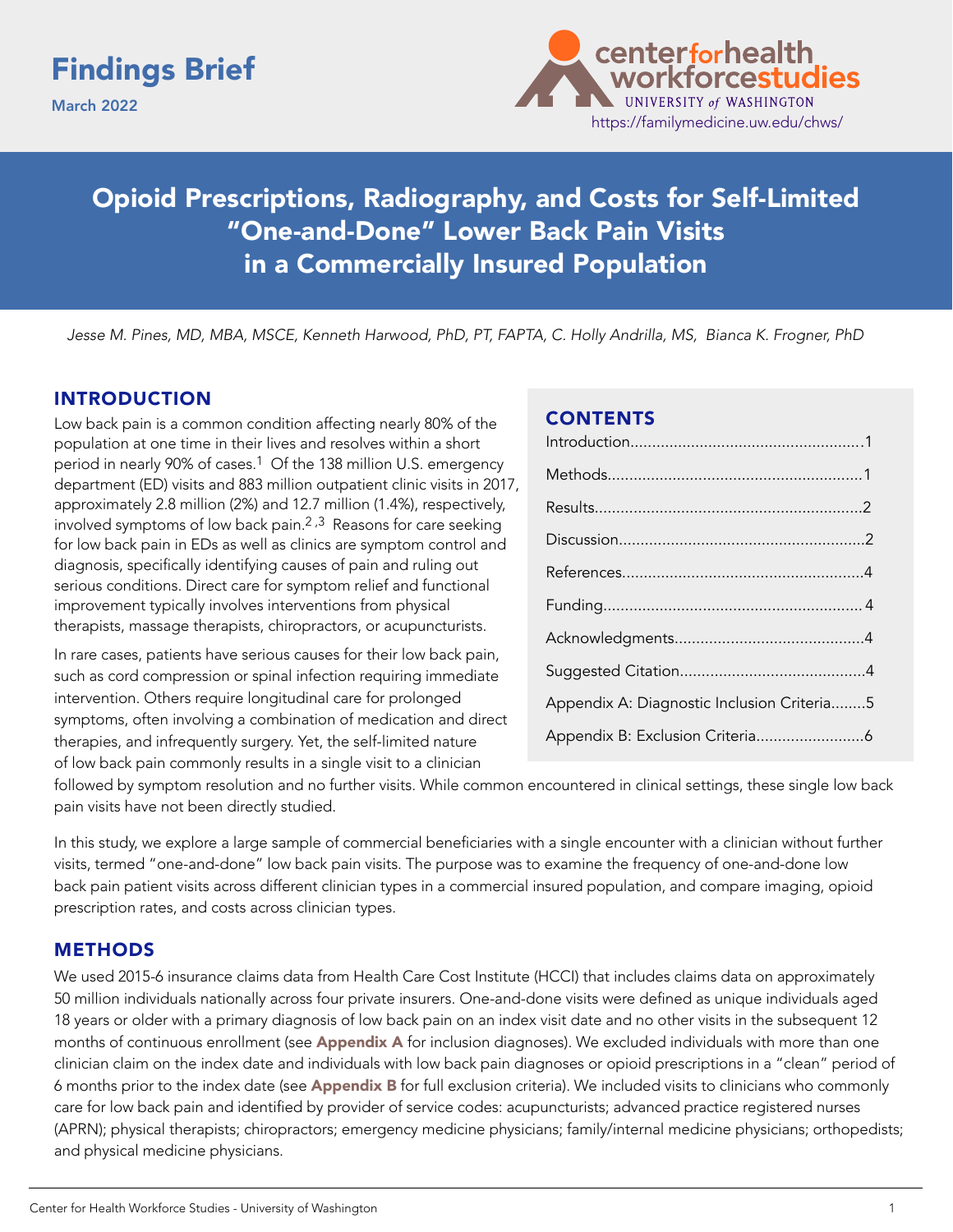<span id="page-1-0"></span>We studied three outcomes: opioid prescription rates, commonly utilized imaging modalities used for low back pain, and costs of care. Early opioid use was defined as prescriptions filled within 30 days. Long-term opioid use was defined as prescriptions filled within 60 days and either 1) received 120 days or more pills supplied in the one-year post-index date or 2) received 90 or more days of pills supplied and had ten or more refills in that one year.<sup>4</sup> Diagnostic imaging included any lower back radiography, magnetic resonance imaging (MRI) or a computed tomography (CT) scan within 12 months of the index date.

Total costs were defined as the net amount paid to providers after deductions within one year. Out-of-pocket costs included payments (e.g., deductible, copayment, and/or coinsurance) paid by patients. We tabulated outcomes by clinician type. This study was approved by the George Washington University Institutional Review Board.

## **RESULTS**

A total of 189,205 one-and-done visits for low back pain were studied. The most common provider type seen first was family/internal medicine physicians (55.0%), followed by chiropractors (21.7%), emergency medicine physicians (8.3%) and orthopedic physicians (6.0%) (Table 1). Early opioid prescriptions most commonly occurred after visits with physical medicine (8.0%), emergency medicine (7.7%), and family/internal medicine physicians (6.7%). Long-term opioid prescriptions most commonly occurred after visits with physical medicine (0.4%) and family/internal medicine physicians (0.2%). Long-term opioid use was rare among emergency medicine physicians (0.1%). Any radiography use was most frequently associated with orthopedic (41.2%) and physical medicine physicians (13.7%). Ordering of an MRI/CT scan was most frequently associated with orthopedics (1.8%) and emergency medicine (1.5%). Average total costs were highest for patients treated by emergency medicine physicians (\$478), physical medicine physicians (\$248), and APRNs (\$224). Out-of-pocket costs were highest for patients seen by emergency medicine physicians (\$202) and acupuncturists (\$110).

#### DISCUSSION

Ensuring high quality, efficient care for conditions that are mostly self-limited such as low back pain require an understanding of care seeking behavior by patients, decision making by clinicians, and costs to both insurers as well as patients. In this study, we found considerable variation in both care seeking and clinical decisions in a population of patients with self-limited low back pain symptoms, as well as costs incurred.

More than half of one-and-done visits occurred in family/internal medicine physicians' offices, the common first contact for acute medical care for insured patients and a source of treatment for a wide range of conditions. Less than one in ten patients used the ED, suggesting that EDs are the less common care choice of setting for ambulatory back pain in the commercially insured population. Notably, chiropractor use was more than 10-fold higher than both physical therapy and acupuncture combined, and 3-fold higher than ED care. Many patients may be self-diagnosing their new symptoms of low back pain as musculoskeletal in origin and seeking non-physician clinicians, particularly if they are less concerned about other medical causes.

Regarding opioids, this study was conducted using 2015-6 data, when there was already awareness of America's opioid crisis.5 Overall, early opioid prescription rates across all provider types were less than one in 10 visits, which is encouraging given that opioids only have marginal benefits for symptom relief and may have other adverse consequences.6 Of providers who can prescribe opioids, prescriptions were highest in physical and emergency medicine, and lowest among APRNs and orthopedists. This pattern may reflect symptom severity differences in the case of ED visits, which are often sought when pain is most severe. For physical medicine, the relatively higher rate of opioid prescribing may reflect clinician prescribing preferences or the higher preponderance of cases with pain related dysfunctions. Long-term opioid use was notably rare but highest among physicians in physical medicine and family/internal medicine. In one-and-done visits, some may be prescribing opioid refills on an initial visit despite our 6-month clean period. Long-term opioid use also was very low after ED visits, which has also been confirmed in other studies of ED patients.<sup>7</sup>

Any radiography and MRI/CT use also varied greatly, suggesting differences in practice style among providers and suggesting an opportunity to reduce variation through better clinical decision support as outlined in the Protecting Access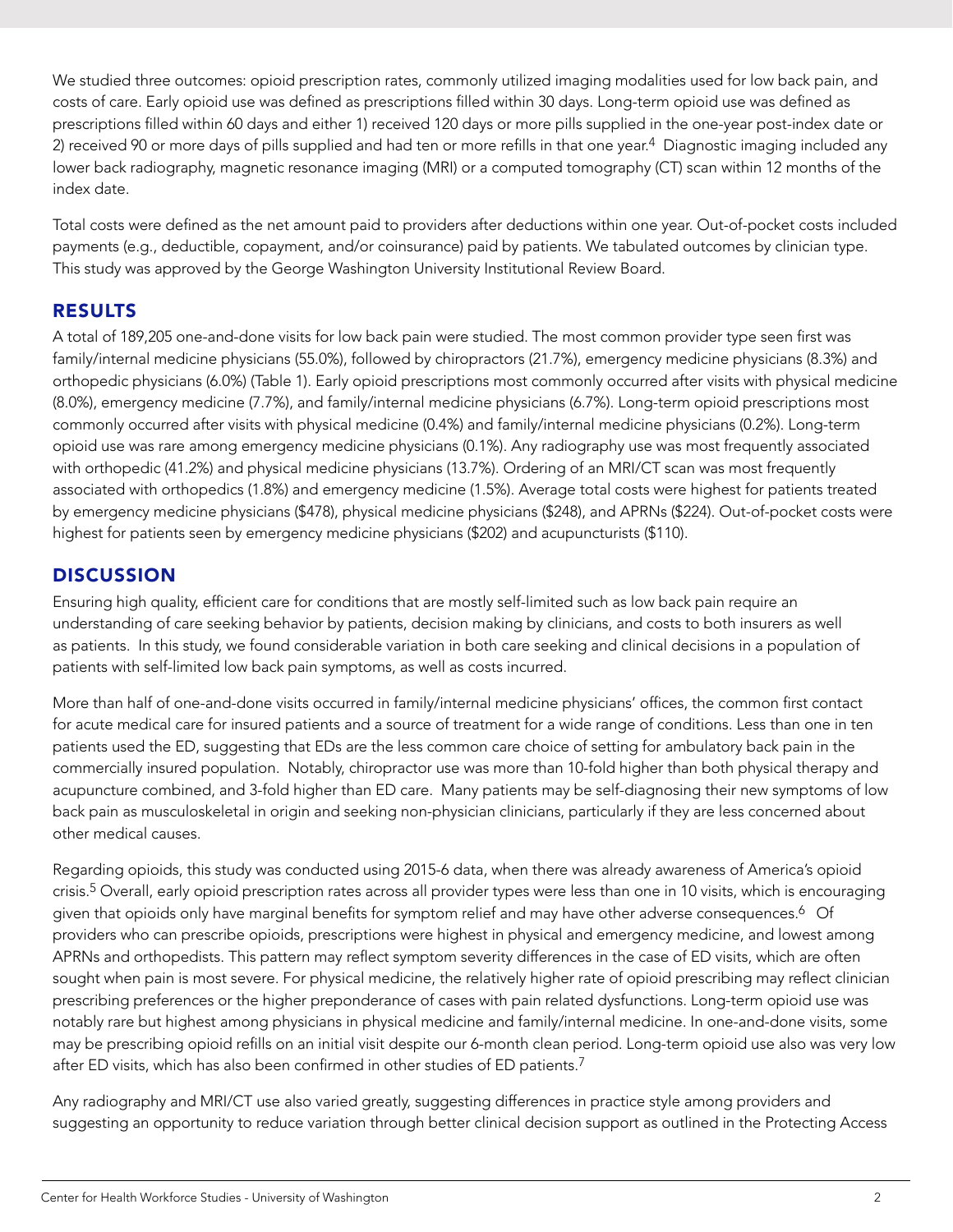to Medicare Act (PAMA) of 2014, took effect January 1, 2021. This finding is particularly relevant for x-ray which is commonly unrevealing in the diagnosis of uncomplicated low back pain.<sup>8</sup>

We observed some opioid prescriptions and radiography–albeit low–for non-prescribing clinicians. It is possible that these medications and services were obtained though providers not captured in our dataset. A limitation of the data is that we are unable to directly attribute the reason for any radiography orders and opioid prescriptions; we can only infer that the recent diagnosis of low back pain is related to the timing of the fulfillment of an imaging order or opioid prescription.

Importantly, there were large differences in costs across providers, likely due to differences in billing codes and negotiated rates. In particular, emergency medicine visits were most expensive at \$478; other physicians and APRN visits ranged from \$151-\$248, while non-physician care ranged from \$91-\$206. Out-of-pocket costs were also highest for emergency medicine physicians and were lower for other clinicians, likely explained by differences in deductibles, coverage, and co-pay policies. The new relaxation of restrictions on telehealth billing during the coronavirus (COVID-19) pandemic offers new opportunities for ED and other types of providers to deliver care remotely to help triage less serious symptoms of low back pain, potentially utilizing less healthcare interventions, lower care costs and reducing such avoidable care.<sup>9</sup>

Our study was limited by our inability to assess care seeking decisions by patients, symptom severity, and improvements in symptoms from physical manipulation and interventions, pharmacological therapy or psychological benefits of reassurance. We were also not able to assess the quality or safety of care delivered, which requires further study. We also did not account for variations in patient demographics. Patients seen by orthopedists, family/internal medicine physicians, and APRNs had slightly more comorbidities, which tended to correlate with an older patient population, compared to patients seen by other providers. Detailed data available upon request.

|                                                     | Acupuncturist     | <b>Advanced</b><br><b>Practice</b><br>Registered<br><b>Nurse</b> | Chiropractor      | <b>Emergency</b><br><b>Medicine</b><br>Physician | Family/<br><b>Internal</b><br><b>Medicine</b><br><b>Physician</b> | Orthopedic<br>Physician | Physical<br><b>Medicine</b><br>Physician | <b>Physical</b><br><b>Therapist</b> |
|-----------------------------------------------------|-------------------|------------------------------------------------------------------|-------------------|--------------------------------------------------|-------------------------------------------------------------------|-------------------------|------------------------------------------|-------------------------------------|
| Patient<br>numbers<br>n=187,205<br>(% of<br>sample) | 1,125<br>(0.6% )  | 6,465<br>(3.4% )                                                 | 41.067<br>(21.7%) | 15,753<br>(8.3%)                                 | 104,004<br>(55%)                                                  | 11,339<br>$(6.0\%)$     | 6,829<br>(3.6%)                          | 2,623<br>$(1.4\%)$                  |
| Early opioid<br>(Col %)                             | <b>NA</b>         | 5.4%                                                             | 0.3%              | 7.6%                                             | 6.7%                                                              | 4.8%                    | 8.0%                                     | 0.6%                                |
| Long-term<br>opioid<br>(Col %)                      | 0.0%              | <b>NA</b>                                                        | <b>NA</b>         | 0.1%                                             | 0.2%                                                              | 0.1%                    | 0.4%                                     | <b>NA</b>                           |
| Any<br>radiography<br>(Col %)                       | <b>NA</b>         | 6.8%                                                             | 7.9%              | 8.9%                                             | 6.0%                                                              | 41.2%                   | 13.7%                                    | 0.6%                                |
| MRI/CT scan<br>(Col %)                              | 0.0%              | 0.3%                                                             | <b>NA</b>         | 1.5%                                             | 0.2%                                                              | 1.8%                    | 0.6%                                     | 0.0%                                |
| <b>Total cost</b><br>(mean, SD)                     | \$206<br>( \$289) | \$224<br>$($ \$889)                                              | \$91<br>(\$157)   | \$478<br>(\$1,077)                               | \$151<br>(\$277)                                                  | \$211<br>$($ \$377)     | \$248<br>( \$379)                        | \$160<br>( \$326)                   |
| Out-of-<br>pocket cost<br>(mean, SD)                | \$110<br>(\$125)  | \$90<br>(\$227)                                                  | \$57<br>$($ \$82) | \$202<br>(\$420)                                 | \$61<br>(\$131)                                                   | \$95<br>( \$154)        | \$103<br>( \$180)                        | \$90<br>(\$187)                     |

#### Table 1: Individuals with an initial diagnosis of low back pain in a commercially insured population from 2015-6

SD = Standard deviation; MRI = Magnetic Resonance Imaging; CT = Computed Tomography; NA = results suppressed due to cell having less than 10 observations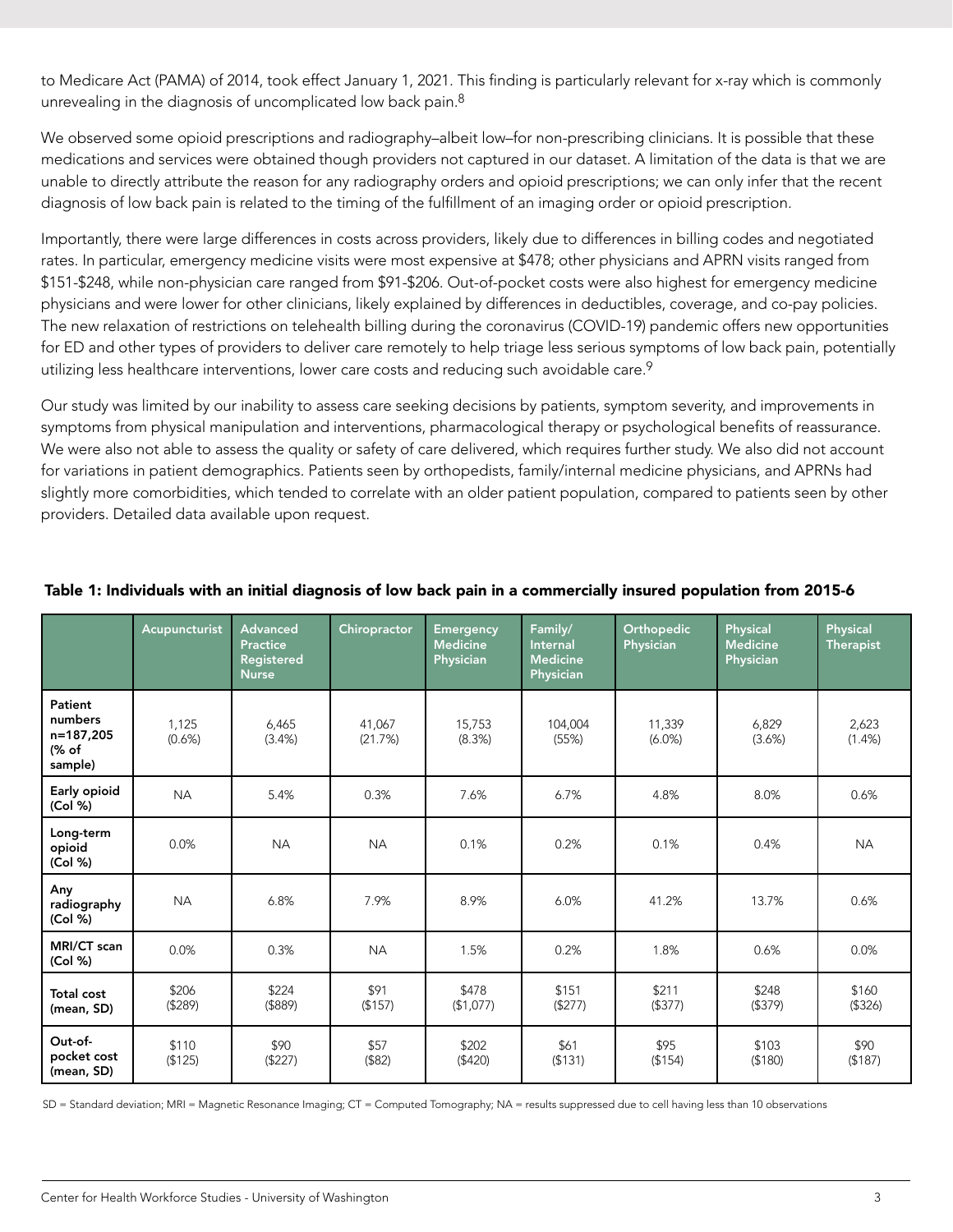<span id="page-3-0"></span>Overall, we demonstrate broad variation in the course of care by the initial clinician seen for one-and-done patients with low back pain in the commercially insured market. The variation in care suggests that provider type dictates type of care received for this subset of patients with self-limited illness. In addition, prior work also suggests that care for lower back pain may not always be consistent with clinical practice guidelines.10 Policymakers should consider reducing regulatory barriers for seeking care with specific provider types for common, musculoskeletal complaints like lower back pain, and direct patients preferentially to providers who deliver higher rates of guideline-concordant care. Future work is needed to understand the reasons for patient selection for accessing specific clinicians for self-limiting symptoms and designing interventions to reduce health care use and costs.

#### REFERENCES

- 1. Deyo RA, Tsui-Wu YJ. Descriptive epidemiology of low-back pain and its related medical care in the United States. Spine (Phila Pa 1976). 1987;12(3):264-268.
- 2. National Ambulatory Medical Care Survey: 2016 National Summary Tables. National Center for Health Statistics Available at: https://www.cdc.gov/nchs/data/ahcd/namcs\_summary/2016\_namcs\_web\_tables.pdf Accessed January 9, 2021.
- 3. National Hospital Ambulatory Medical Care Survey: 2017 Emergency Department Summary Tables Available at: https://www.cdc.gov/nchs/data/nhamcs/web\_tables/2017\_ed\_web\_tables-508.pdf Accessed January 9, 2021.
- 4. Kazis LE, Ameli O, Rothendler J, et al. Observational retrospective study of the association of initial healthcare provider for new-onset low back pain with early and long-term opioid use [published correction appears in *BMJ Ope*n. 2020 Jan 10;10(1):e028633corr1]. BMJ Open. 2019;9(9):e028633.
- 5. Johnson SR. The opioid abuse epidemic: How healthcare helped create a crisis. *Mod Healthc. 2016*;46(7):8-9.
- 6. Busse JW, Wang L, Kamaleldin M, et al. Opioids for Chronic Noncancer Pain: A Systematic Review and Meta-analysis. *JAMA*. 2018;320(23):2448-2460.
- 7. Friedman BW, Ochoa LA, Naeem F, et al. Opioid Use During the Six Months After an Emergency Department Visit for Acute Pain: A Prospective Cohort Study. *Ann Emerg Med.* 2020 May;75(5):578-586.
- 8. Chou R, Deyo R, Friedly J, et al. Noninvasive Treatments for Low Back Pain. Comparative Effectiveness Review No. 169. (Prepared by the Pacific Northwest Evidence-based Practice Center under Contract No. 290-2012-00014-I.) AHRQ Publication No. 16-EHC004-EF. Rockville, MD: Agency for Healthcare Research and Quality; February 2016.
- 9. Pines JM. COVID-19, Medicare for All, and the Uncertain Future of Emergency Medicine. *Ann Emerg Med*. 2020;76:459-461.
- 10.Oliveira, C.B., Maher, C.G., Pinto, R.Z. et al. Clinical practice guidelines for the management of non-specific low back pain in primary care: an updated overview. *Eur Spine J 27*, 2791–2803 (2018). https://doi.org/10.1007/s00586-018-5673-2

#### FUNDING

This research has been supported in part by a Health Services Research Pipeline Grant for the Foundation for Physical Therapy Research through a generous donation by the American Physical Therapy Association.

#### ACKNOWLEDGMENTS

We would like to gratefully acknowledge Beverly Marshall for her assistance with manuscript production.

## SUGGESTED CITATION

Pines JM, Harwood K, Andrilla CHA, Frogner BK. *Opioid Prescriptions, Radiography, and Costs for Self-Limited "One-and-Done" Lower Back Pain Visits in a Commercially Insured Population.* Center for Health Workforce Studies, University of Washington, March 2022.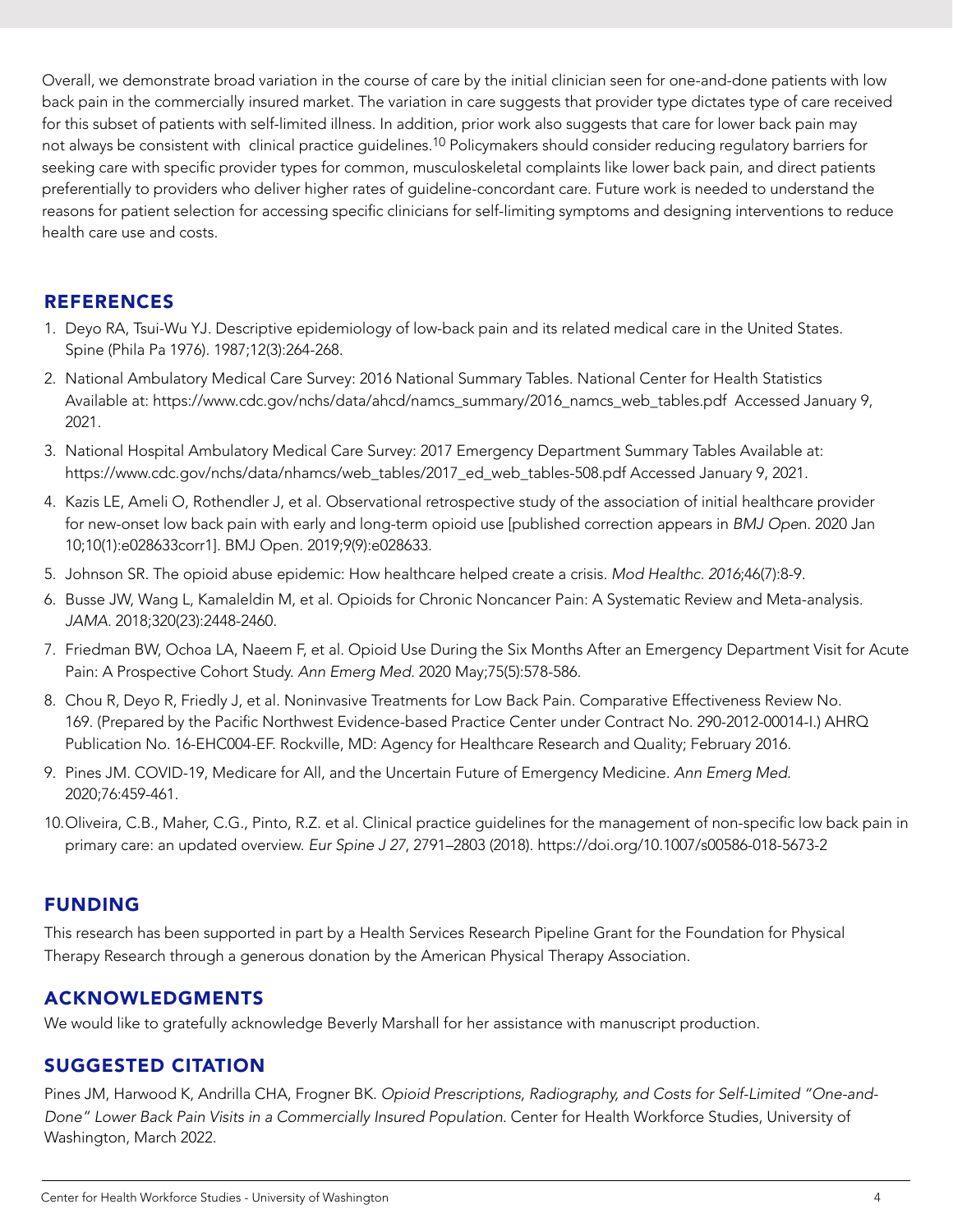# <span id="page-4-0"></span>APPENDIX A: DIAGNOSTIC INCLUSION CRITERIA

| Descriptor                                                                         | ICD-9  | <b>ICD-10</b>             |
|------------------------------------------------------------------------------------|--------|---------------------------|
|                                                                                    |        |                           |
| Sacroiliitis, not elsewhere                                                        |        |                           |
| classified                                                                         | 720.2  | M46.1                     |
| Lumbosacaral spondylosis<br>without myelopathy                                     | 721.3  | M47.817                   |
| Spondylosis with<br>myelopathy, lumbar region                                      | 721.42 | M47.16                    |
|                                                                                    |        |                           |
| Lumbar disc displacement                                                           | 722.1  | M51.26, M51.27            |
| Displacement of<br>intervertebral disc, site<br>unspecified, without<br>myelopathy | 722.2  | M51.9                     |
| Degeneration of thoracic or<br>thoracolumbar intervertebral<br>disc                | 722.51 | M51.35                    |
| Lumbar/lumbosacral disc<br>displacement                                            | 722.52 | M51.36, M51.37            |
| Lumbar disc disease with<br>myelopathy                                             | 722.73 | M51.06, M51.07            |
| Other disc disorder - lumbar<br>region                                             | 722.93 | M46.47, M51.86,<br>M51.87 |
| Spinal stenosis - lumbar                                                           | 724.02 | M48.06                    |
|                                                                                    |        |                           |
| Lumbago                                                                            | 724.2  | M54.5                     |
| Sciatica                                                                           | 724.3  | M54.30                    |
| Thoracic or lumbosacral<br>neuritis or radiculitis,<br>unspecified                 | 724.4  | M54.214-M54.17            |
| Backache, unspecified                                                              | 724.5  | M54.89, M54.9             |

| Descriptor (continued)                                | ICD-9  | <b>ICD-10</b>  |
|-------------------------------------------------------|--------|----------------|
|                                                       |        |                |
| Disorders of the sacrum                               | 724.6  | M53.3          |
|                                                       |        |                |
| Other unspecified back<br>disorders                   | 724.9  | M53.9          |
|                                                       |        |                |
| Acquired spondylolisthesis                            | 738.4  | M43.00, M43.01 |
| Nonallopathic lesions,<br>lumbar region               | 739.3  | m99.03         |
|                                                       |        |                |
| Nonallopathic lesions, sacral<br>region               | 739.4  | M99.04         |
| Spondylolysis, lumbosacral<br>region                  | 756.11 | Q76.2          |
|                                                       |        |                |
| Spondylolesthesis                                     | 756.12 | Q76.2          |
|                                                       |        |                |
| Sprain-lumbosacral region                             | 846.x  | S33.8XXA       |
|                                                       |        |                |
| Sprain -sacroiliac                                    | 846.1  | S33.6XXA       |
|                                                       |        |                |
| Sprain- other specified sites<br>of sacroiliac region | 846.8  | S33.8XXA       |
|                                                       |        |                |
| Sprain- unspecified sites of<br>sacroiliac region     | 846.9  | S33.9XXA       |
| Sprain-lumbar region                                  | 847.2  | S33.5XXA       |
|                                                       |        |                |
| Sprain - sacrum                                       | 847.3  | S33.8XXA       |
|                                                       |        |                |
|                                                       |        |                |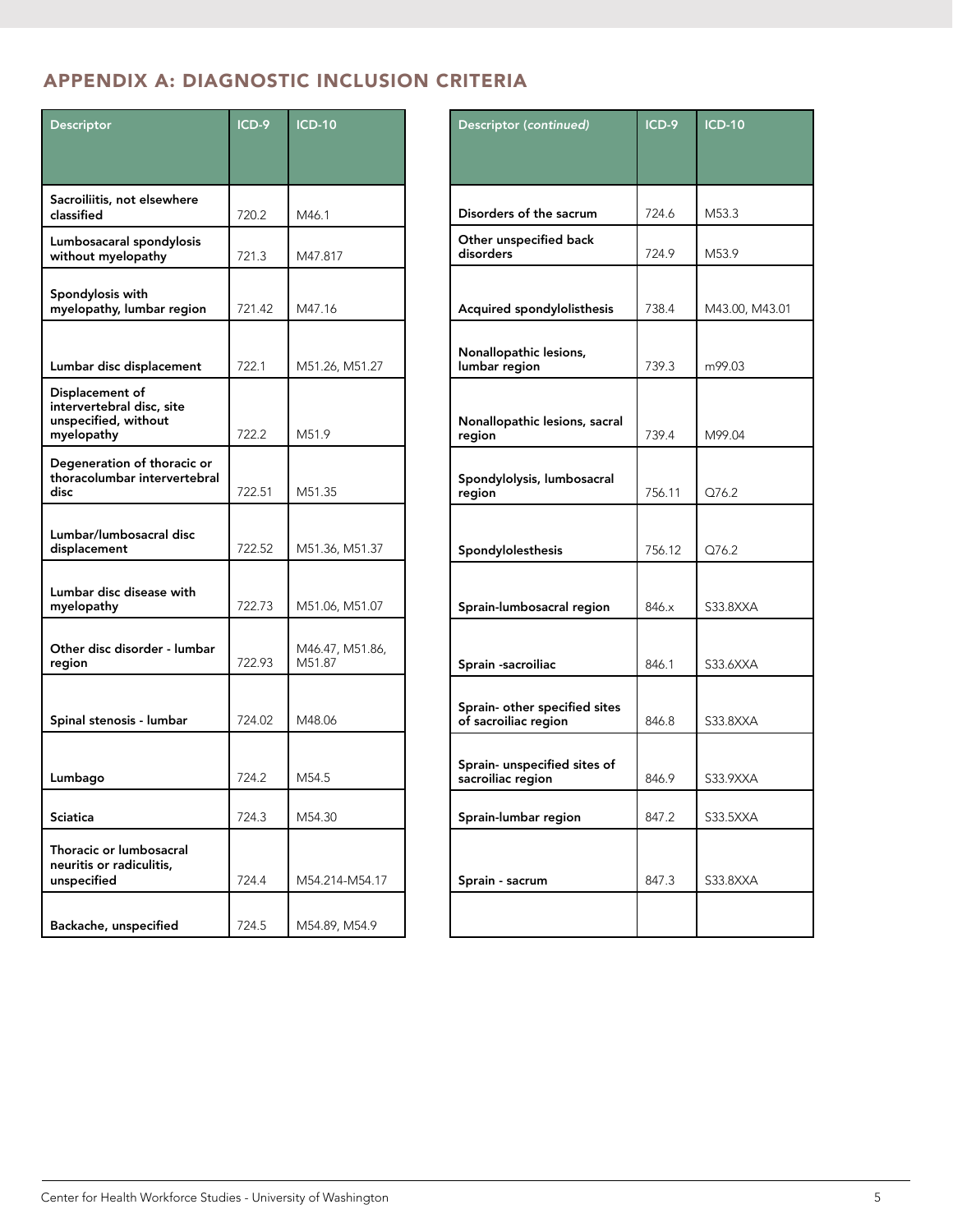# <span id="page-5-0"></span>APPENDIX B: EXCLUSION CRITERIA

| Description                                                           | <b>ICD-9 Codes</b>                                       | ICD-10 codes                                                                                                                                                                                                                                                                                                                                                                                                                                                                                                                                                                                                 | <b>CPT Codes</b>                                                                                                                                                                                                                                                                                   |
|-----------------------------------------------------------------------|----------------------------------------------------------|--------------------------------------------------------------------------------------------------------------------------------------------------------------------------------------------------------------------------------------------------------------------------------------------------------------------------------------------------------------------------------------------------------------------------------------------------------------------------------------------------------------------------------------------------------------------------------------------------------------|----------------------------------------------------------------------------------------------------------------------------------------------------------------------------------------------------------------------------------------------------------------------------------------------------|
|                                                                       |                                                          |                                                                                                                                                                                                                                                                                                                                                                                                                                                                                                                                                                                                              |                                                                                                                                                                                                                                                                                                    |
| <b>Non MSK reasons for</b><br><b>LBP</b>                              |                                                          |                                                                                                                                                                                                                                                                                                                                                                                                                                                                                                                                                                                                              |                                                                                                                                                                                                                                                                                                    |
| Calculus of kidney                                                    | 592.xx                                                   | N20.0, N20.1, N20.9                                                                                                                                                                                                                                                                                                                                                                                                                                                                                                                                                                                          |                                                                                                                                                                                                                                                                                                    |
| Calculus of gallbaldder<br>without mention of<br>cholecytitis         | 574.2                                                    | K80.20                                                                                                                                                                                                                                                                                                                                                                                                                                                                                                                                                                                                       |                                                                                                                                                                                                                                                                                                    |
| Polynephritis                                                         | 590.9                                                    | N <sub>15.9</sub>                                                                                                                                                                                                                                                                                                                                                                                                                                                                                                                                                                                            |                                                                                                                                                                                                                                                                                                    |
| 599<br>UTI (site not specified)                                       |                                                          | N39.0                                                                                                                                                                                                                                                                                                                                                                                                                                                                                                                                                                                                        |                                                                                                                                                                                                                                                                                                    |
| Urinary tract infection                                               | V13.02                                                   | Z87.440                                                                                                                                                                                                                                                                                                                                                                                                                                                                                                                                                                                                      |                                                                                                                                                                                                                                                                                                    |
| <b>Neoplasms</b>                                                      | 140.xx-239.xx                                            | $CO0$ .xx - $D49$ .xx                                                                                                                                                                                                                                                                                                                                                                                                                                                                                                                                                                                        |                                                                                                                                                                                                                                                                                                    |
| Osteoporosis                                                          | V17.81, V82.81                                           | Z82.62, Z13.820                                                                                                                                                                                                                                                                                                                                                                                                                                                                                                                                                                                              |                                                                                                                                                                                                                                                                                                    |
| Cauda equina syndrome                                                 | 344.6                                                    | G83.4                                                                                                                                                                                                                                                                                                                                                                                                                                                                                                                                                                                                        |                                                                                                                                                                                                                                                                                                    |
| Osteomyolitis,<br>peroiostitis and other<br>infections involving bone | 730.xx                                                   | M86.xx, M89.60, M89.619, M89.629, M89.639, M89.649,<br>M89.659, M89.669, M89.679, M89.968, M89.69, M90.80,<br>M90.810, M90.829, M90.830, M90.849, M90.859, M90.869,<br>M90.879, M90.88, M90.89, M46.20, M46.30                                                                                                                                                                                                                                                                                                                                                                                               |                                                                                                                                                                                                                                                                                                    |
| Major osseous deficit                                                 | 731.3                                                    | M89.70                                                                                                                                                                                                                                                                                                                                                                                                                                                                                                                                                                                                       |                                                                                                                                                                                                                                                                                                    |
| Fracture of spine or<br>pelvis                                        | $805.x - 809.x$<br>733.13-733.15<br>or 733.96-<br>733.98 | S12.9XXA, S12.000A, S12.001A, S12.100A,<br>S12.101A, S12.200A, S12.201A, S12.300A, S12.301A,<br>S14.101A, S14.102A, S14.103A, S14.104A, S22.0XXX,<br>S32.501A, S32.502A, S32.509A, S32.501B, S32.502B,<br>S32.509B, S32.9XXA, S32.9XXB, S22.99XA,<br>S22.9XXB, S32.009A, S32.019A, S32.029A, S32.039A,<br>S32.049A, S32.059A, S34.109A, S34.119A, S34.129A,<br>S34.101A, S34.111A, S34.121A, S34.102A, S34.112A,<br>S34.122A, S34.103A, S34.113A, S34.123A, S34.104A,<br>S34.114A, S34.124A, S34.105A, S34.115A, S34.125A,<br>M84.453A, M84.750A, M84.359A, M84.353A, M84.350A,<br>M48.50XA, M80.08XA, S32.1 |                                                                                                                                                                                                                                                                                                    |
| Intraspinal abscess                                                   | 324.1                                                    | G06.1                                                                                                                                                                                                                                                                                                                                                                                                                                                                                                                                                                                                        |                                                                                                                                                                                                                                                                                                    |
| <b>Other Exclusions</b>                                               |                                                          |                                                                                                                                                                                                                                                                                                                                                                                                                                                                                                                                                                                                              |                                                                                                                                                                                                                                                                                                    |
| Low back surgery                                                      |                                                          |                                                                                                                                                                                                                                                                                                                                                                                                                                                                                                                                                                                                              | 00630, 00670, 20930, 20936, 22102,<br>22103, 22224, 22226, 22558, 22585,<br>22612,22630, 22802, 22840, 22842-<br>22844, 22851, 62287, 63005, 63011,<br>63012, 63030, 63035, 63042, 63047,<br>63048, 63088-63091, 63185, 63190,<br>63200, 63267, 63272, 63290, 63303,<br>63047, 63048, 64622, 64623 |
| Opioid dependence                                                     |                                                          | F11.20                                                                                                                                                                                                                                                                                                                                                                                                                                                                                                                                                                                                       |                                                                                                                                                                                                                                                                                                    |

*Appendix B continued next page*